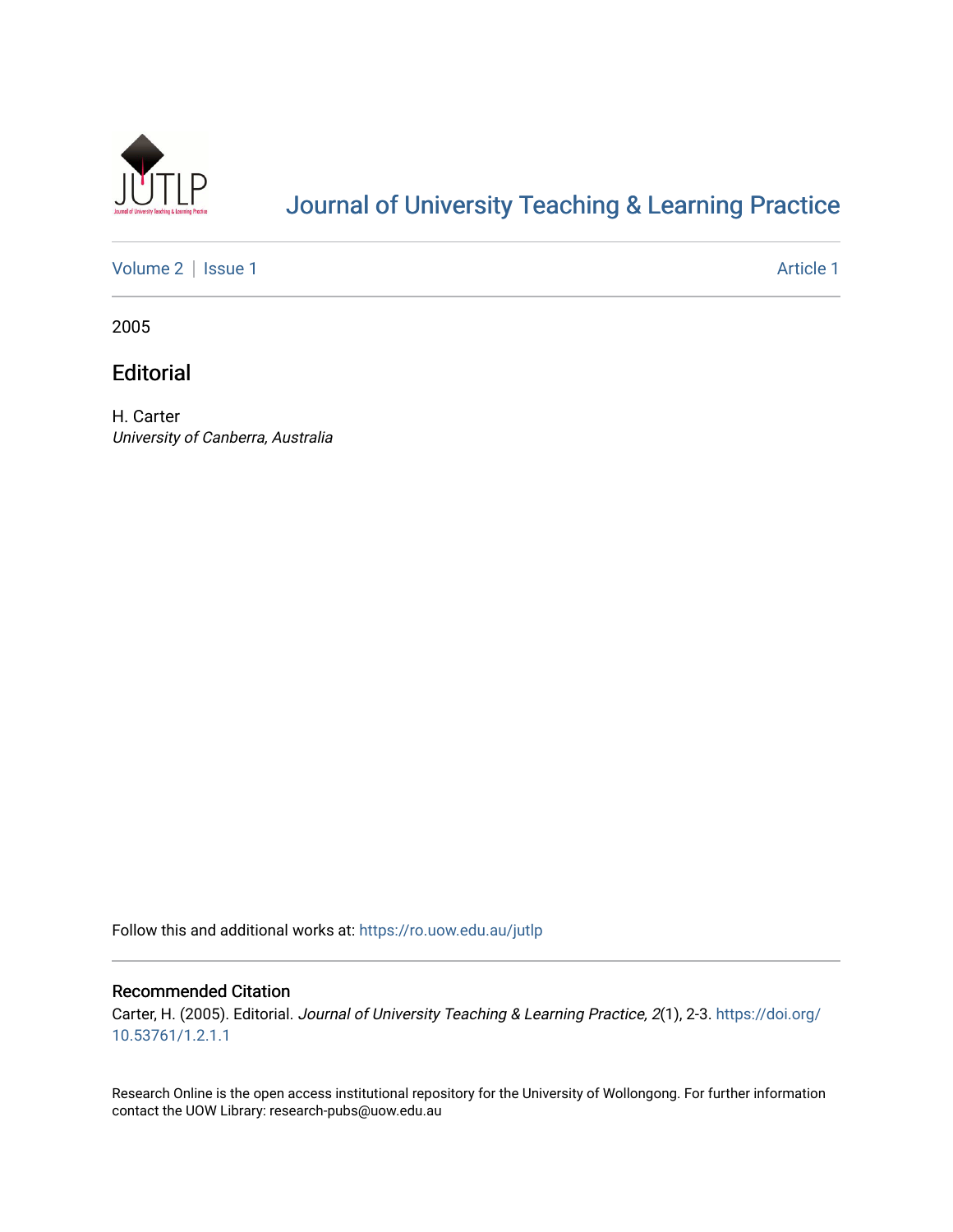## **Editorial**

#### Abstract

Welcome to the first issue of volume two of the Journal of University Teaching and Learning Practice. The number and range of submissions to the Journal continue to grow and preparations are underway to expand the JUTLP Board to help manage this and the attendant broader scope.

#### Keywords

Editorial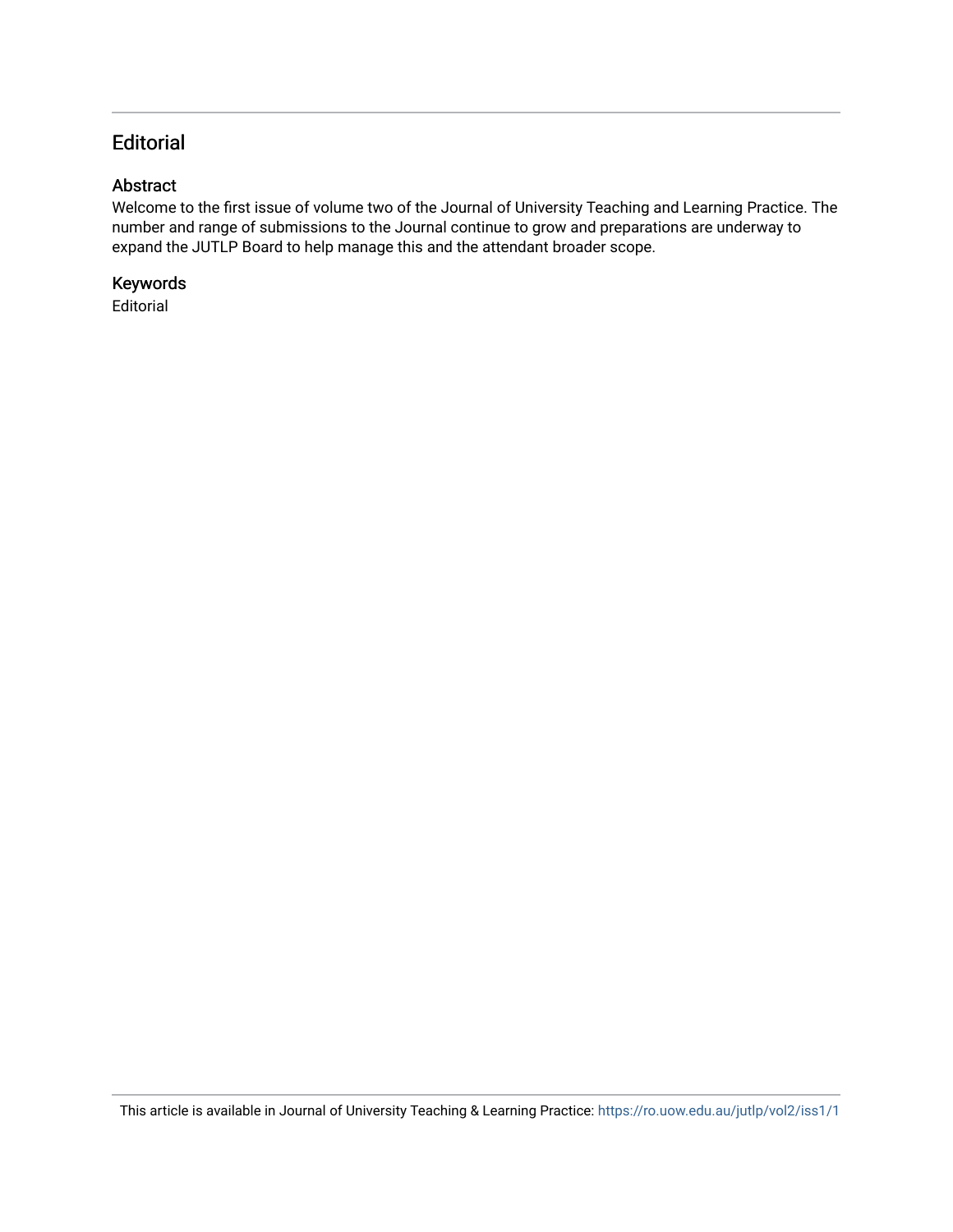

# [Journal of University Teaching & Learning Practice](https://ro.uow.edu.au/jutlp)

[Volume 2](https://ro.uow.edu.au/jutlp/vol2) | [Issue 1](https://ro.uow.edu.au/jutlp/vol2/iss1) Article 1

2005

**Editorial** 

H. Carter University of Canberra

Follow this and additional works at: [https://ro.uow.edu.au/jutlp](https://ro.uow.edu.au/jutlp?utm_source=ro.uow.edu.au%2Fjutlp%2Fvol2%2Fiss1%2F1&utm_medium=PDF&utm_campaign=PDFCoverPages) 

#### Recommended Citation

Carter, H. (2005). Editorial. Journal of University Teaching & Learning Practice, 2(1). [https://ro.uow.edu.au/jutlp/vol2/iss1/1](https://ro.uow.edu.au/jutlp/vol2/iss1/1?utm_source=ro.uow.edu.au%2Fjutlp%2Fvol2%2Fiss1%2F1&utm_medium=PDF&utm_campaign=PDFCoverPages) 

Research Online is the open access institutional repository for the University of Wollongong. For further information contact the UOW Library: research-pubs@uow.edu.au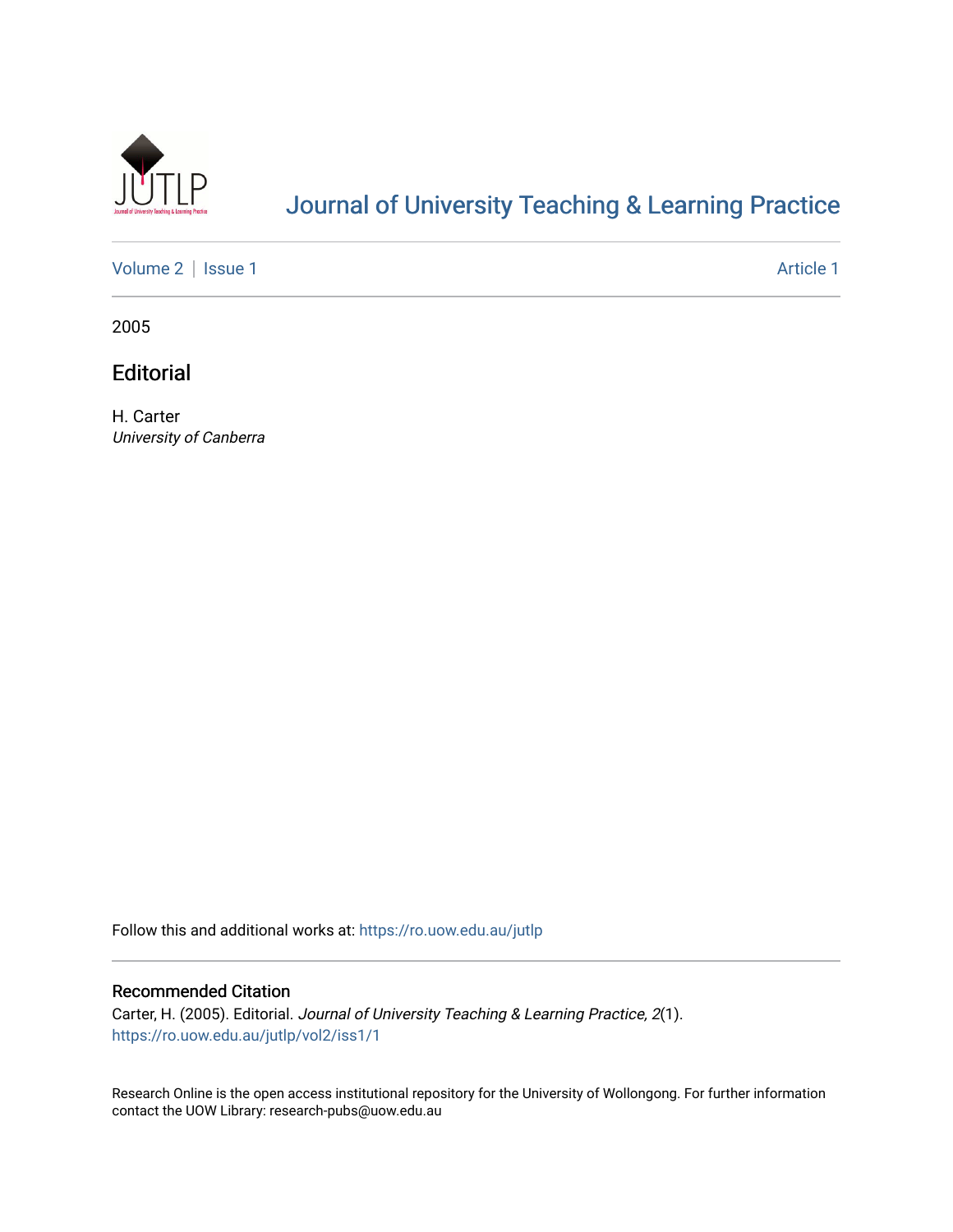## **Editorial**

#### Abstract

Welcome to the first issue of volume two of the Journal of University Teaching and Learning Practice. The number and range of submissions to the Journal continue to grow and preparations are underway to expand the JUTLP Board to help manage this and the attendant broader scope.

This article is available in Journal of University Teaching & Learning Practice:<https://ro.uow.edu.au/jutlp/vol2/iss1/1>